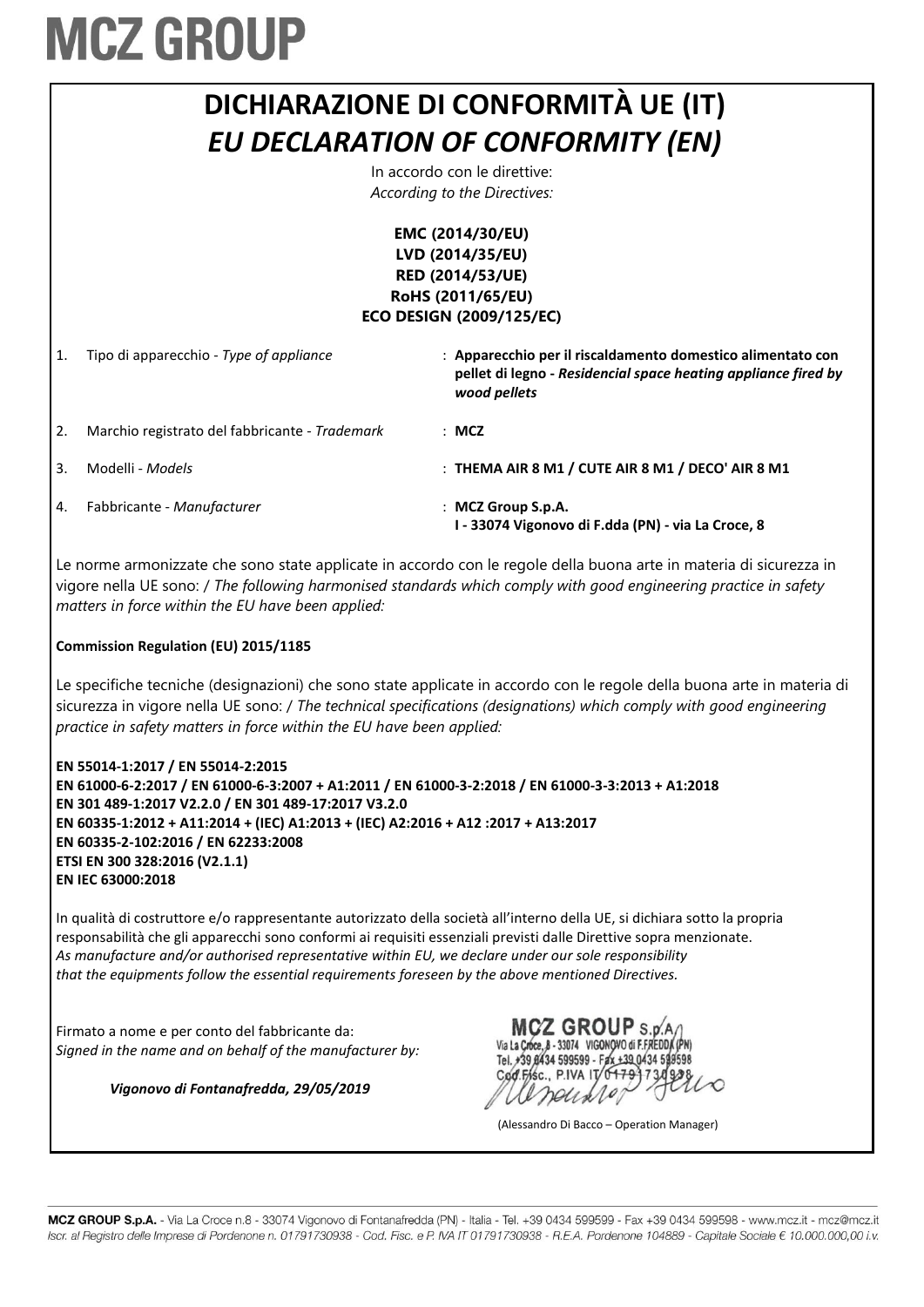

Les normes harmonisées qui ont été appliquées conformément aux règles de l'art en matière de sécurité en vigueur dans l'UE sont: / *Die harmonisierten Normen, die in Übereinstimmung mit den in der EU geltenden Regeln der fachmännischen Praxis hinsichtlich der Sicherheit angewandt wurden, sind:*

#### **Commission Regulation (EU) 2015/1185**

Les spécifications techniques (désignations) qui ont été appliquées conformément aux règles de l'art en matière de sécurité en vigueur dans l'UE sont: / *Die technischen Spezifikationen (Bestimmungen), die in Übereinstimmung mit den in der EU geltenden Regeln der fachmännischen Praxis hinsichtlich der Sicherheit angewandt wurden, sind:*

| EN 55014-1:2017 / EN 55014-2:2015                                                                 |
|---------------------------------------------------------------------------------------------------|
| EN 61000-6-2:2017 / EN 61000-6-3:2007 + A1:2011 / EN 61000-3-2:2018 / EN 61000-3-3:2013 + A1:2018 |
| EN 301 489-1:2017 V2.2.0 / EN 301 489-17:2017 V3.2.0                                              |
| EN 60335-1:2012 + A11:2014 + (IEC) A1:2013 + (IEC) A2:2016 + A12 :2017 + A13:2017                 |
| EN 60335-2-102:2016 / EN 62233:2008                                                               |
| ETSI EN 300 328:2016 (V2.1.1)                                                                     |
| EN IEC 63000:2018                                                                                 |

En tant que fabricant et/ou représentant autorisé de la société au sein de l'UE, nous déclarons sous notre propre responsabilité que les appareils sont conformes aux exigences essentielles énoncées dans les Directives susmentionnées. *Als Hersteller und/oder Bevollmächtigter des Unternehmens innerhalb der EU erklären wir in eigener Verantwortung, dass das Gerät die grundlegenden Anforderungen der oben genannten Richtlinien erfüllt.*

Signé pour et au nom du fabricant par : *Unterzeichnet für und im Namen des Herstellers von:*

*Vigonovo di Fontanafredda, 29/05/2019*

**MCZ GROUP** S.D.A 8 - 33074 VIGONOVO di F.FREDDA (PN)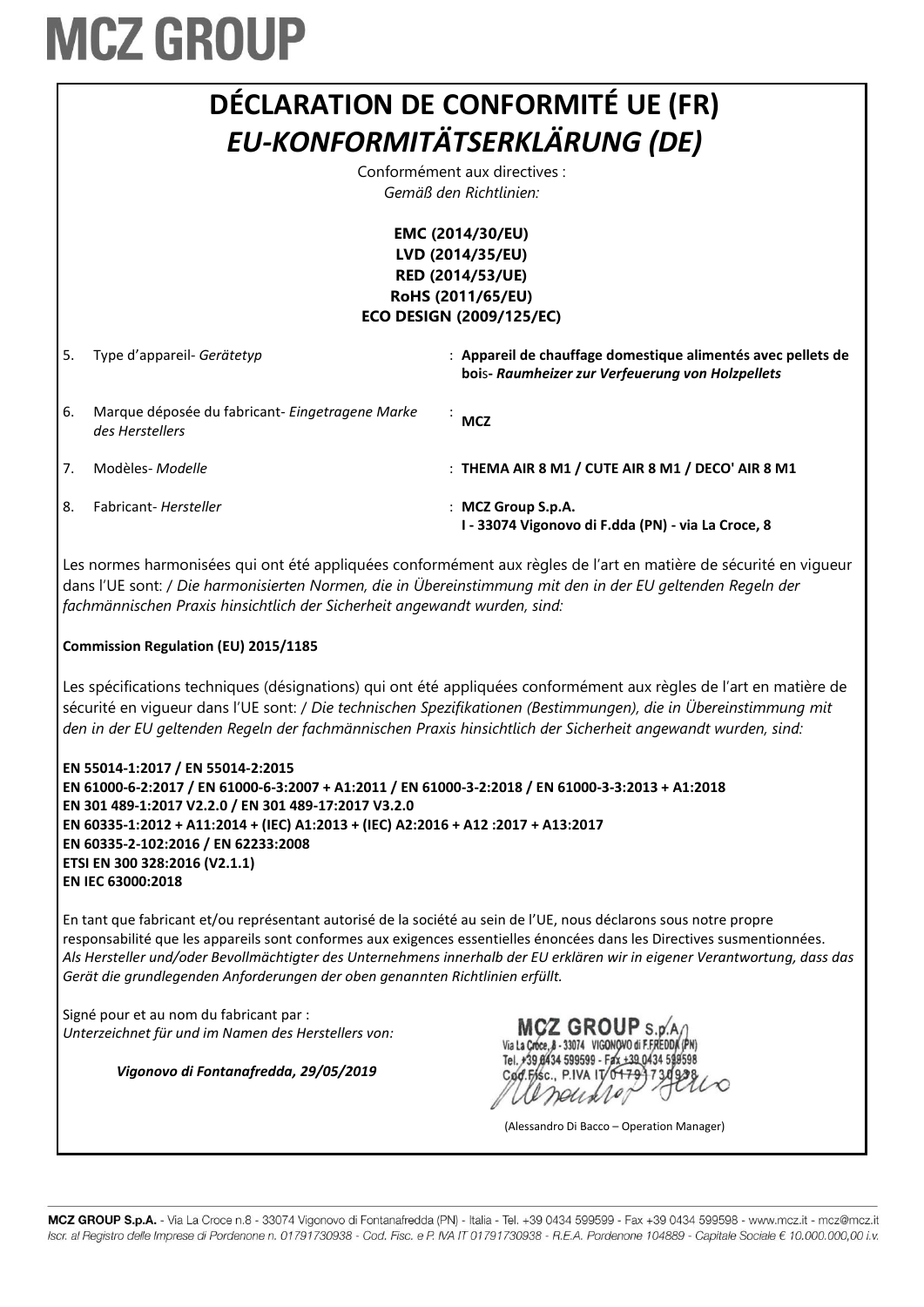

Las normas armonizadas que se han aplicado de acuerdo con las reglas del buen arte en materia de seguridad vigentes en la UE son: / *As normas harmonizadas que foram aplicadas de acordo com as regras de boa técnica em matéria de segurança em vigor na UE são:*

#### **Commission Regulation (EU) 2015/1185**

Las especificaciones técnicas (designaciones) que se han aplicado de acuerdo con las reglas del buen arte en materia de seguridad vigentes en la UE son: / *As especificações técnicas (designações) que foram aplicadas de acordo com as regras de boa técnica em matéria de segurança em vigor na UE são:*

| EN 55014-1:2017 / EN 55014-2:2015                                                                 |
|---------------------------------------------------------------------------------------------------|
| EN 61000-6-2:2017 / EN 61000-6-3:2007 + A1:2011 / EN 61000-3-2:2018 / EN 61000-3-3:2013 + A1:2018 |
| EN 301 489-1:2017 V2.2.0 / EN 301 489-17:2017 V3.2.0                                              |
| EN 60335-1:2012 + A11:2014 + (IEC) A1:2013 + (IEC) A2:2016 + A12 :2017 + A13:2017                 |
| EN 60335-2-102:2016 / EN 62233:2008                                                               |
| ETSI EN 300 328:2016 (V2.1.1)                                                                     |
| EN IEC 63000:2018                                                                                 |

Como fabricante y/o representante autorizado de la empresa en la UE, se declara bajo la propia responsabilidad que los aparatos cumplen con los requisitos esenciales previstos en las Directivas antes mencionadas. *Como fabricante e/ou representante autorizado da sociedade pertencente à UE, declara-se sob a própria responsabilidade que os aparelhos são conformes aos requisitos essenciais previstos pelas Diretivas mencionadas acima.*

Firmado en nombre y por cuenta del fabricante en la persona de: *Assinado em nome e por conta do fabricante por:*

*Vigonovo di Fontanafredda, 29/05/2019*

MCZ GROUP S.p. Via La Croce, 8 - 33074 VIGONOVO di F.FREDD. Tel. +39 8434 599599 - Fax +39 0434 599598 Cod.Fisc., P.IVA IT

(Alessandro Di Bacco – Operation Manager)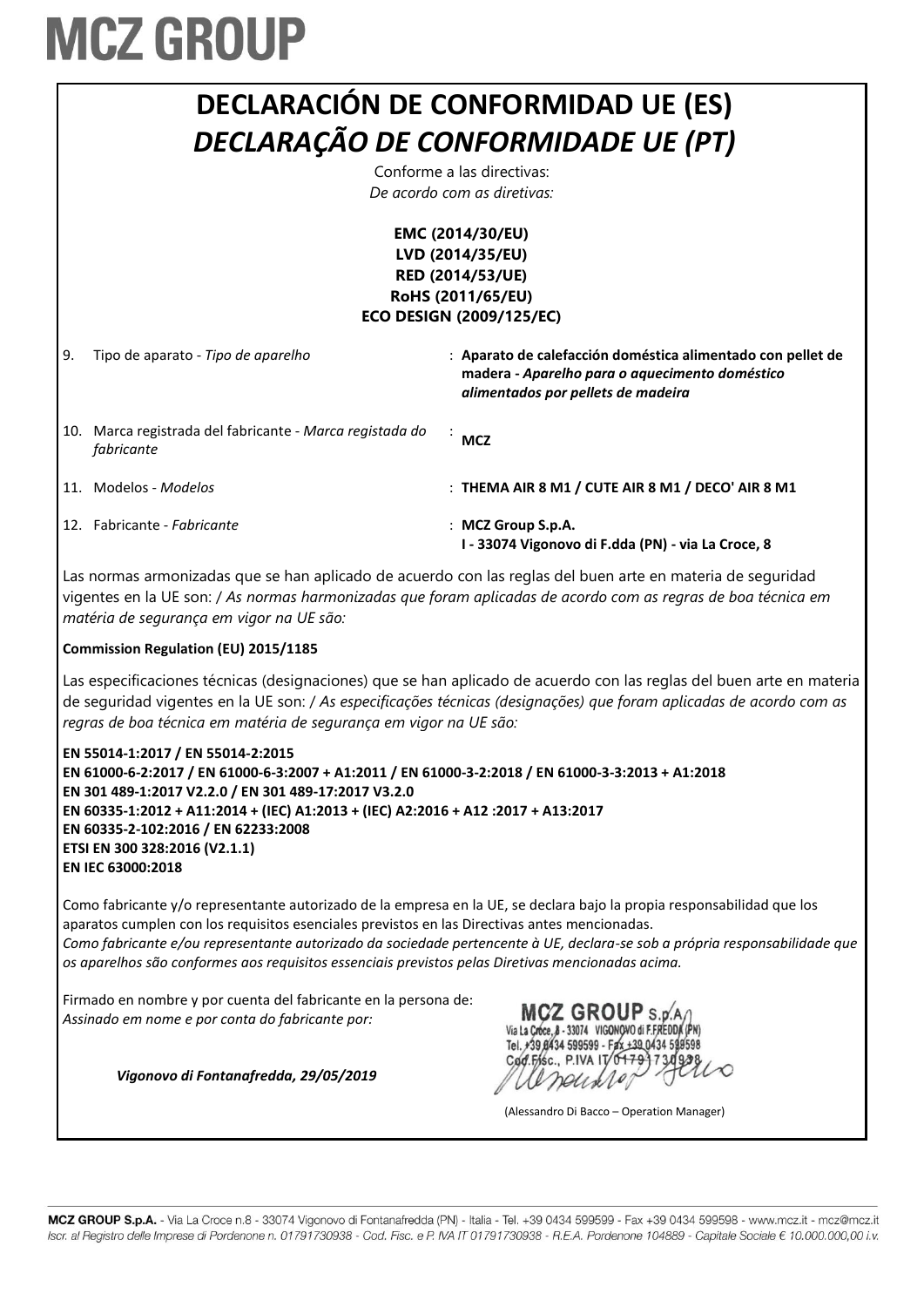| EU-VERKLARING VAN OVEREENSTEMMING (NL)                                                                                                                                                                                                                                                                                                                                          |                                                                                                                                    |  |  |
|---------------------------------------------------------------------------------------------------------------------------------------------------------------------------------------------------------------------------------------------------------------------------------------------------------------------------------------------------------------------------------|------------------------------------------------------------------------------------------------------------------------------------|--|--|
| ΔΗΛΩΣΗ ΣΥΜΜΟΡΦΩΣΗΣ ΕΕ (GR)                                                                                                                                                                                                                                                                                                                                                      |                                                                                                                                    |  |  |
|                                                                                                                                                                                                                                                                                                                                                                                 | In overeenstemming met de richtlijnen:                                                                                             |  |  |
| Σύμφωνα με τις Οδηγίες:                                                                                                                                                                                                                                                                                                                                                         |                                                                                                                                    |  |  |
| EMC (2014/30/EU)                                                                                                                                                                                                                                                                                                                                                                |                                                                                                                                    |  |  |
|                                                                                                                                                                                                                                                                                                                                                                                 | LVD (2014/35/EU)                                                                                                                   |  |  |
|                                                                                                                                                                                                                                                                                                                                                                                 | RED (2014/53/UE)                                                                                                                   |  |  |
|                                                                                                                                                                                                                                                                                                                                                                                 | RoHS (2011/65/EU)                                                                                                                  |  |  |
|                                                                                                                                                                                                                                                                                                                                                                                 | <b>ECO DESIGN (2009/125/EC)</b>                                                                                                    |  |  |
| 13. Type apparaat- Τύπος συσκευής                                                                                                                                                                                                                                                                                                                                               | : Huishoudelijk ruimteverwarmingstoestel gestookt met<br>geperst hout- Συσκευή οικιακής θέρμανσης που λειτουργεί<br>με πέλετ ξύλου |  |  |
| 14. Geregistreerd merk van de fabrikant- Σήμα κατατεθέν<br>του κατασκευαστή                                                                                                                                                                                                                                                                                                     | <b>MCZ</b>                                                                                                                         |  |  |
| 15. Modellen- Μοντέλα                                                                                                                                                                                                                                                                                                                                                           | : THEMA AIR 8 M1 / CUTE AIR 8 M1 / DECO' AIR 8 M1                                                                                  |  |  |
| 16. Fabrikant- Κατασκευαστής                                                                                                                                                                                                                                                                                                                                                    | : MCZ Group S.p.A.<br>I - 33074 Vigonovo di F.dda (PN) - via La Croce, 8                                                           |  |  |
| De geharmoniseerde normen, die toegepast zijn in overeenstemming met de regels van goed vakmanschap op het<br>gebied van veiligheid die van kracht zijn in de EU, zijn: / Τα εναρμονισμένα πρότυπα που έχουν εφαρμοστεί<br>σύμφωνα με τους κανόνες ορθής πρακτικής για την ασφάλεια και που ισχύουν στην ΕΕ είναι:                                                              |                                                                                                                                    |  |  |
| <b>Commission Regulation (EU) 2015/1185</b>                                                                                                                                                                                                                                                                                                                                     |                                                                                                                                    |  |  |
| De technische specificaties (benamingen), die toegepast zijn in overeenstemming met de regels van goed<br>vakmanschap op het gebied van veiligheid die van kracht zijn in de EU, zijn: / Τα τεχνικές προδιαγραφές<br>(χαρακτηρισμοί) που έχουν εφαρμοστεί σύμφωνα με τους κανόνες ορθής πρακτικής για την ασφάλεια και που<br>ισχύουν στην ΕΕ είναι:                            |                                                                                                                                    |  |  |
| EN 55014-1:2017 / EN 55014-2:2015<br>EN 61000-6-2:2017 / EN 61000-6-3:2007 + A1:2011 / EN 61000-3-2:2018 / EN 61000-3-3:2013 + A1:2018<br>EN 301 489-1:2017 V2.2.0 / EN 301 489-17:2017 V3.2.0<br>EN 60335-1:2012 + A11:2014 + (IEC) A1:2013 + (IEC) A2:2016 + A12:2017 + A13:2017<br>EN 60335-2-102:2016 / EN 62233:2008<br>ETSI EN 300 328:2016 (V2.1.1)<br>EN IEC 63000:2018 |                                                                                                                                    |  |  |

In de hoedanigheid van constructeur en/of vertegenwoordiger van de vennootschap binnen de EU, wordt onder eigen verantwoording verklaard dat de apparaten voldoen aan de essentiële eisen die vastgesteld zijn door de hierboven vermelde Richtlijnen.

*Ως κατασκευαστής ή/και εξουσιοδοτημένος αντιπρόσωπος της εταιρείας εντός της ΕΕ, δηλώνω υπεύθυνα ότι οι συσκευές συμμορφώνονται με τις βασικές απαιτήσεις των προαναφερόμενων Οδηγιών.*

Ondertekend op naam en voor rekening van de fabrikant door: *Υπογράφεται για λογαριασμό και εξ ονόματος του κατασκευαστή από:*

*Vigonovo di Fontanafredda, 29/05/2019*

MCZ GROUP S.p.A/ Via La Croce, 8 - 33074 VIGONOVO di F.FREDDA (PN) Tel. +39 8434 599599 - Fax +39 0434 599598 Cod.Fisc., P.IVA IT/0479 neuxior

(Alessandro Di Bacco – Operation Manager)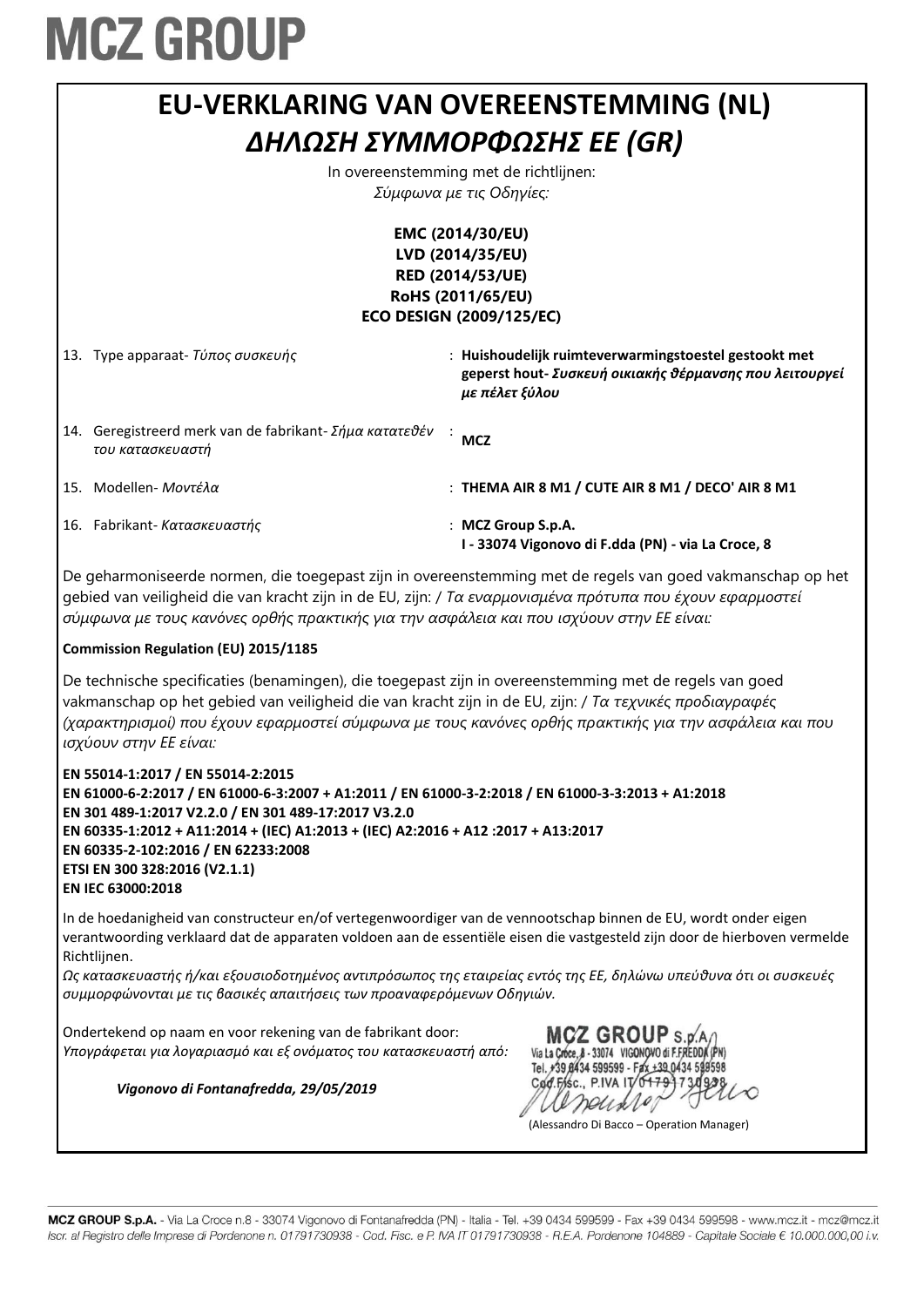

Underskrevet for og på producentens vegne af: *Undertecknad för och på uppdrag av tillverkaren av:*

*Vigonovo di Fontanafredda, 29/05/2019*

MCZ GROUP S.D.A. Via La Croce, 8 - 33074 VIGONOVO di F.FREDDA (PN) Tel. +39 8434 599599 - Fax +39 0434 598598 Cod Fisc. PIVA IT/0479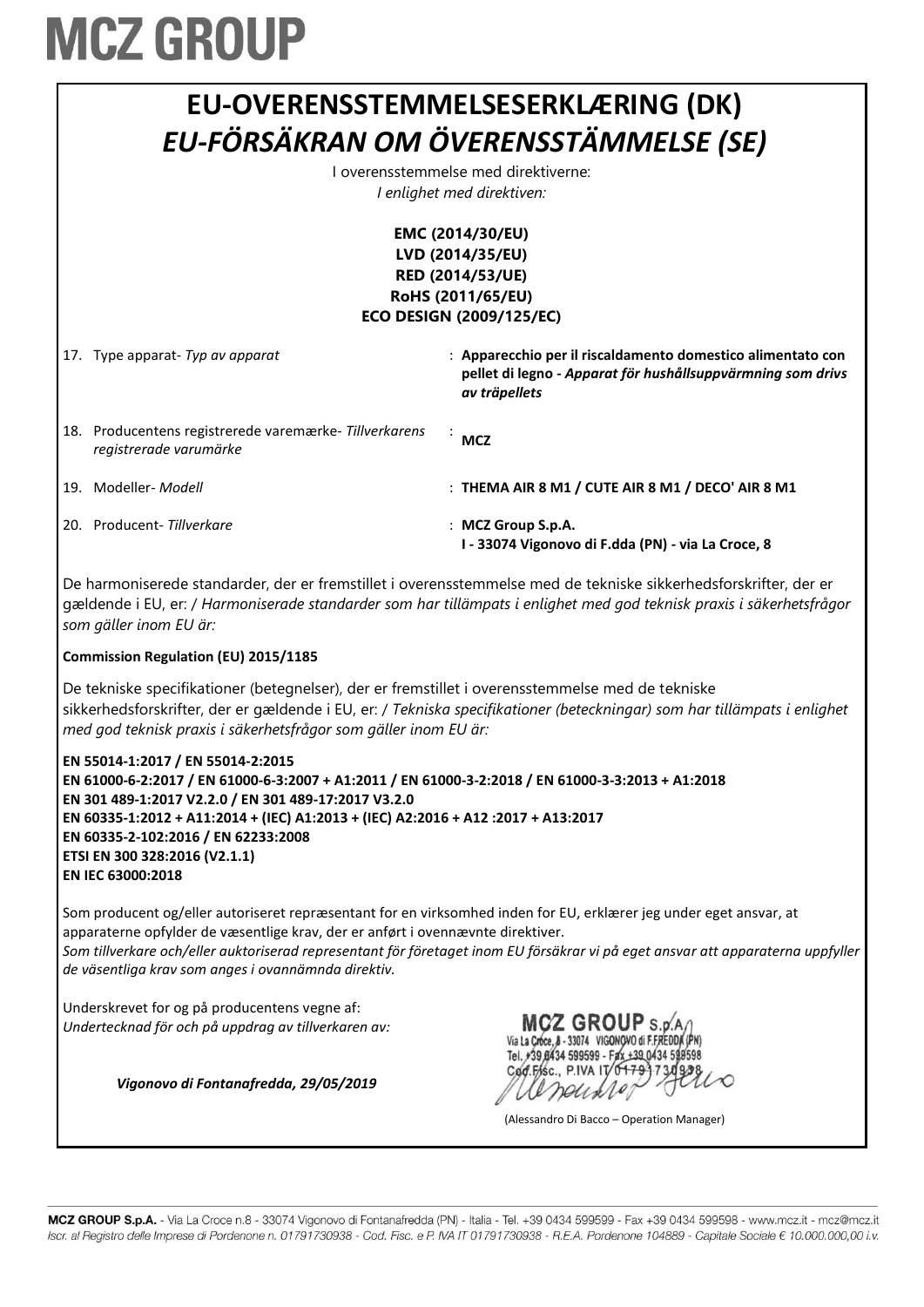|                                                   | <b>DEKLARACJA ZGODNOŚCI UE (PL)</b>                                                   |                                                                                                              |  |  |
|---------------------------------------------------|---------------------------------------------------------------------------------------|--------------------------------------------------------------------------------------------------------------|--|--|
|                                                   | IZJAVA EU O SKLADNOSTI (SL)                                                           |                                                                                                              |  |  |
| Zgodnie z dyrektywami:<br>V skladu z direktivami: |                                                                                       |                                                                                                              |  |  |
| EMC (2014/30/EU)                                  |                                                                                       |                                                                                                              |  |  |
|                                                   | LVD (2014/35/EU)                                                                      |                                                                                                              |  |  |
|                                                   |                                                                                       | <b>RED (2014/53/UE)</b>                                                                                      |  |  |
|                                                   |                                                                                       | RoHS (2011/65/EU)                                                                                            |  |  |
| <b>ECO DESIGN (2009/125/EC)</b>                   |                                                                                       |                                                                                                              |  |  |
| 21.                                               | Typ urządzenia- Vrsta naprave                                                         | : Ogrzewacz opalany peletami drzewnymi do użytku<br>domowego- Stanovanjska ogrevalna naprava na lesne pelete |  |  |
| 22.                                               | Zarejestrowany znak towarowy producenta-<br>Registrirana blagovna znamka proizvajalca | <b>MCZ</b>                                                                                                   |  |  |
| 23.                                               | Modele- <i>Modeli</i>                                                                 | : THEMA AIR 8 M1 / CUTE AIR 8 M1 / DECO' AIR 8 M1                                                            |  |  |
|                                                   | 24. Producent- Proizvajalec                                                           | : MCZ Group S.p.A.<br>I - 33074 Vigonovo di F.dda (PN) - via La Croce, 8                                     |  |  |

Normy zharmonizowane, które zostały zastosowane zgodnie z zasadami dobrej praktyki w zakresie bezpieczeństwa obowiązującymi w UE, są następujące: /*Usklajeni standardi, ki so bili uporabljeni v skladu s pravili dobre varnostne prakse, veljavnimi v EU, so:*

#### **Commission Regulation (EU) 2015/1185**

Specyfikacje techniczne (oznaczenia), które zostały zastosowane zgodnie z zasadami dobrej praktyki w zakresie bezpieczeństwa obowiązującymi w UE, są następujące: /*Tehnične specifikacije (poimenovanja), ki so bili uporabljeni v skladu s pravili dobre varnostne prakse, veljavnimi v EU, so:*

**EN 55014-1:2017 / EN 55014-2:2015 EN 61000-6-2:2017 / EN 61000-6-3:2007 + A1:2011 / EN 61000-3-2:2018 / EN 61000-3-3:2013 + A1:2018 EN 301 489-1:2017 V2.2.0 / EN 301 489-17:2017 V3.2.0 EN 60335-1:2012 + A11:2014 + (IEC) A1:2013 + (IEC) A2:2016 + A12 :2017 + A13:2017 EN 60335-2-102:2016 / EN 62233:2008 ETSI EN 300 328:2016 (V2.1.1) EN IEC 63000:2018**

Jako producent i/lub autoryzowany przedstawiciel firmy na terenie UE oświadczamy na własną odpowiedzialność, że urządzenia spełniają podstawowe wymagania przewidziane przez wyżej wymienione dyrektywy. *Kot proizvajalec in / ali pooblaščeni zastopnik podjetja v EU na lastno odgovornost izjavljamo, da naprave izpolnjujejo bistvene zahteve zgoraj navedenih direktiv.*

Podpisano w imieniu i na rzecz producenta, przez: *Za proizvajalca in v njegovem imenu podpisujejo:*

*Vigonovo di Fontanafredda, 29/05/2019*

**MCZ GROUP** S.p.A. Via La Croce, 8 - 33074 VIGONOVO di F.FREDDA (PN) Tel. +39 8434 599599 - Fax +39 0434 598598

(Alessandro Di Bacco – Operation Manager)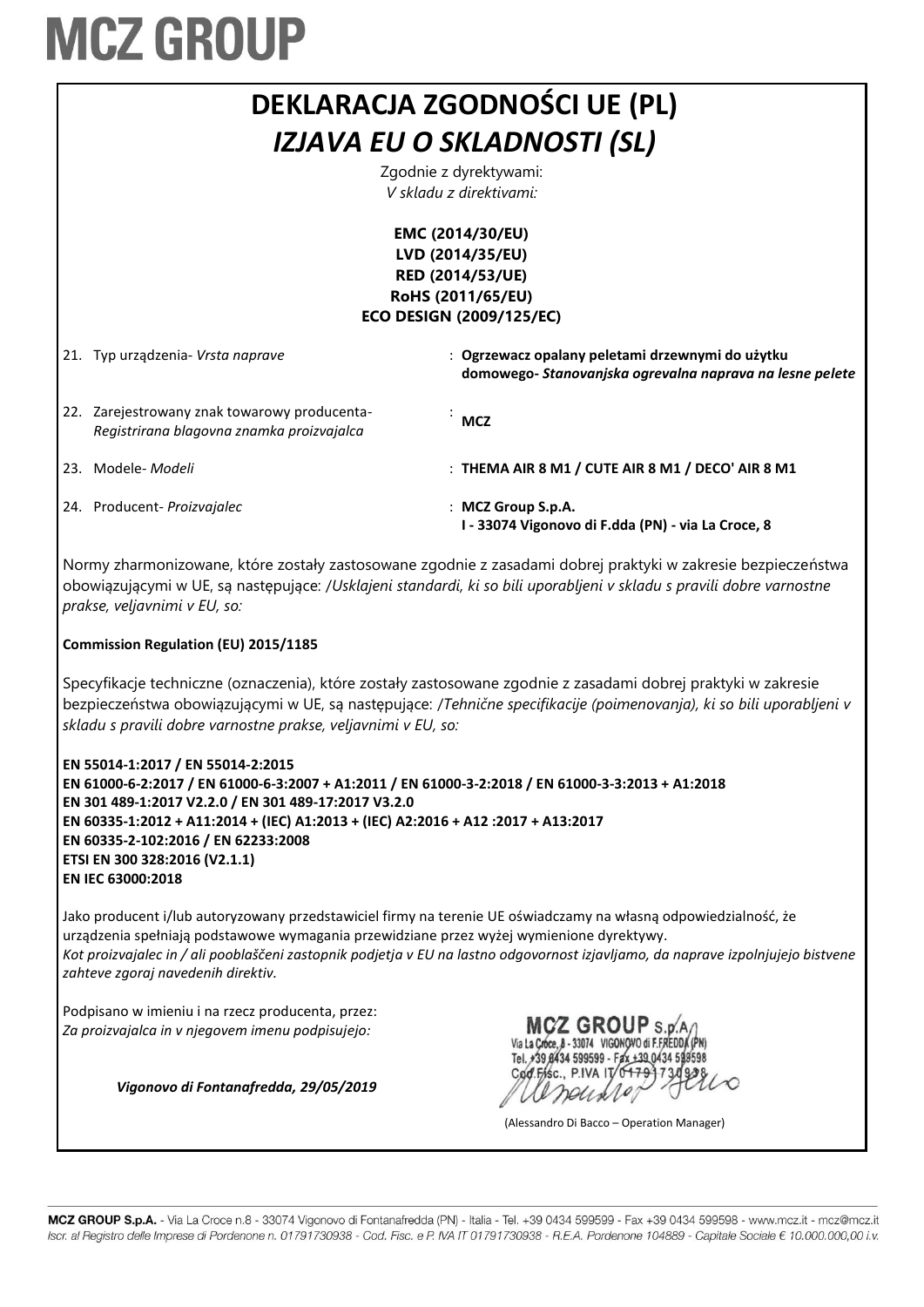| <b>IZJAVA O SUKLADNOSTI (HR)</b><br>EU PROHLÁŠENÍ O SHODĚ (CZ)<br>U skladu s direktivama:<br>V souladu se směrnicemi:                                                                                                                                        |                                                                                           |  |
|--------------------------------------------------------------------------------------------------------------------------------------------------------------------------------------------------------------------------------------------------------------|-------------------------------------------------------------------------------------------|--|
| EMC (2014/30/EU)<br>LVD (2014/35/EU)<br>RED (2014/53/UE)<br>RoHS (2011/65/EU)<br><b>ECO DESIGN (2009/125/EC)</b>                                                                                                                                             |                                                                                           |  |
| 25. Vrsta uređaja- Typ přístroje                                                                                                                                                                                                                             | : Peć za grijanje u kućanstvu na drveni pelet- Domácí topné<br>zařízení na dřevěné pelety |  |
| 26. Trgovačka oznaka proizvođača-Registrovaná<br>ochranná známka výrobce                                                                                                                                                                                     | <b>MCZ</b>                                                                                |  |
| 27. Modeli- Modely                                                                                                                                                                                                                                           | : THEMA AIR 8 M1 / CUTE AIR 8 M1 / DECO' AIR 8 M1                                         |  |
| 28. Proizvođač-Výrobce                                                                                                                                                                                                                                       | : MCZ Group S.p.A.<br>I - 33074 Vigonovo di F.dda (PN) - via La Croce, 8                  |  |
| Usklađene norme, primijenjene u skladu s najboljom praksom u pogledu sigurnosti na snazi u EU su sljedeće: /<br>Harmonizované normy, které byly použity v souladu s pravidly správné bezpečnostní praxe platnými v EU, jsou:                                 |                                                                                           |  |
| <b>Commission Regulation (EU) 2015/1185</b>                                                                                                                                                                                                                  |                                                                                           |  |
| Tehničke specifikacije (oznake), primijenjene u skladu s najboljom praksom u pogledu sigurnosti na snazi u EU su<br>sljedeće: / Technické specifikace (označení), které byly použity v souladu s pravidly správné bezpečnostní praxe<br>platnými v EU, jsou: |                                                                                           |  |
| EN 55014-1:2017 / EN 55014-2:2015<br>EN 61000-6-2:2017 / EN 61000-6-3:2007 + A1:2011 / EN 61000-3-2:2018 / EN 61000-3-3:2013 + A1:2018                                                                                                                       |                                                                                           |  |

**EN 61000-6-2:2017 / EN 61000-6-3:2007 + A1:2011 / EN 61000-3-2:2018 / EN 61000-3-3:2013 + A1:2018 EN 301 489-1:2017 V2.2.0 / EN 301 489-17:2017 V3.2.0 EN 60335-1:2012 + A11:2014 + (IEC) A1:2013 + (IEC) A2:2016 + A12 :2017 + A13:2017 EN 60335-2-102:2016 / EN 62233:2008 ETSI EN 300 328:2016 (V2.1.1) EN IEC 63000:2018**

U svojstvu proizvođača i/ili ovlaštenog predstavnika tvrtke unutar EU-a, izjavljuje se, pod vlastitom odgovornošću, da su uređaji u skladu s bitnim zahtjevima iz gore navedene Direktive.

*Jako výrobce a/nebo zplnomocněný zástupce společnosti v EU prohlašujeme na vlastní odpovědnost, že přístroje splňují základní požadavky výše uvedených směrnic.*

Potpisao za i u ime proizvođača: *Za výrobce a jeho jménem podepisuje:*

*Vigonovo di Fontanafredda, 29/05/2019*

**MCZ GROUP S.D.A.** Via La Croce, 8 - 33074 VIGONOVO di F.FREDDA (PN) Tel. +39 8434 599599 - Fax +39 0434 599598 Cod.Fisc., P.IVA IT/0479 neuxio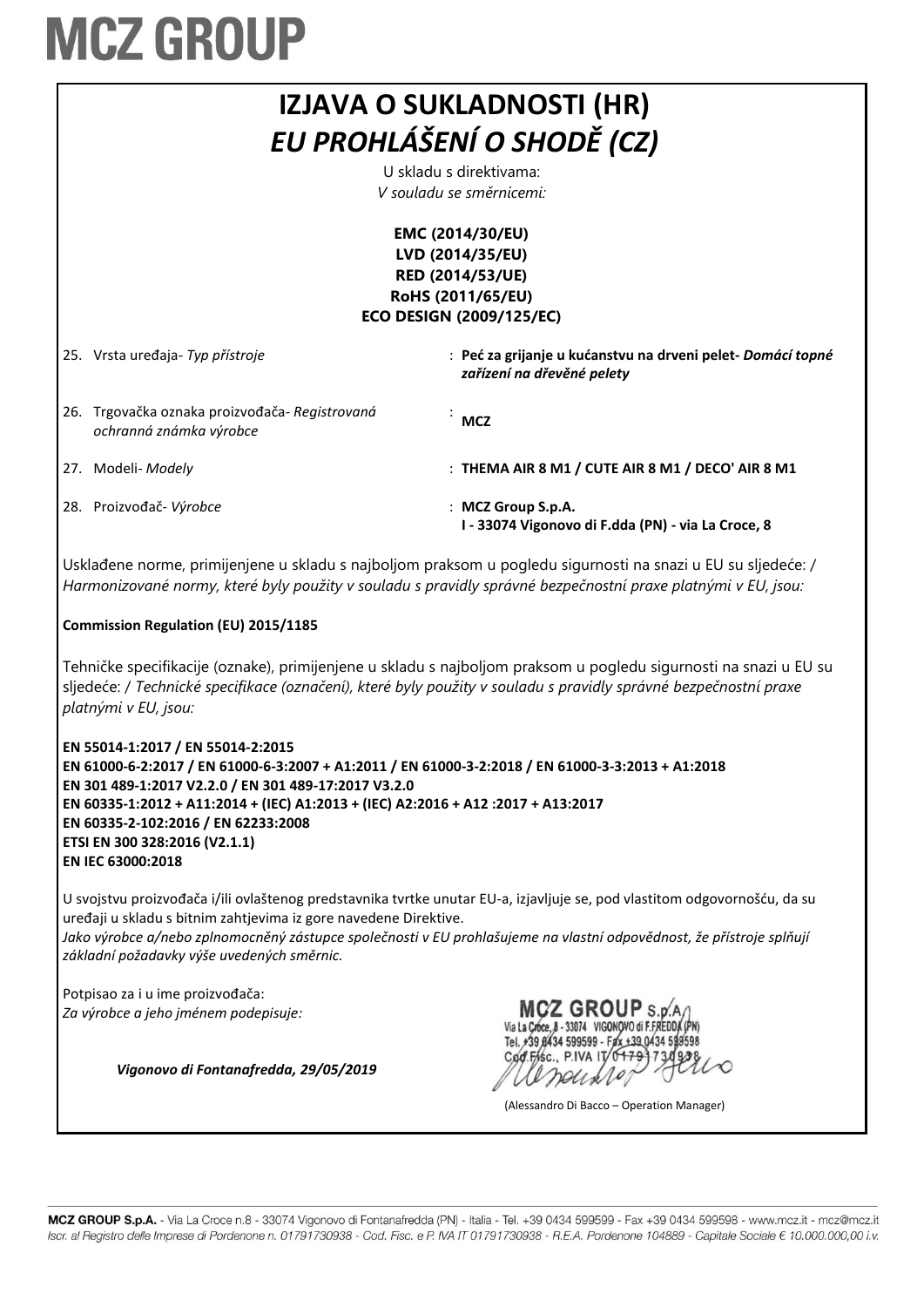| EÚ VYHLÁSENIE O ZHODE (SK)           |
|--------------------------------------|
|                                      |
| EU-VAATIMUSTENMUKAISUUSVAKUUTUS (FI) |
| V súlade so smernicami:              |
| Noudattaa direktiivejä:              |

**EMC (2014/30/EU) LVD (2014/35/EU) RED (2014/53/UE) RoHS (2011/65/EU) ECO DESIGN (2009/125/EC)**

29. Typ prístroja- *Laitetyyppi* : **Domáce vykurovacie zariadenie na drevené pelety-***Puupelleteillä toimiva lämmityslaite talouskäyttöön* 30. Registrovaná ochranná známka výrobcu- *Valmistajan rekisteröimä merkki* : **MCZ** 31. Modely- *Mallit* : **THEMA AIR 8 M1 / CUTE AIR 8 M1 / DECO' AIR 8 M1** 32. Výrobca- *Valmistaja* : **MCZ Group S.p.A. I - 33074 Vigonovo di F.dda (PN) - via La Croce, 8**

Harmonizované normy, ktoré boli použité v súlade s pravidlami správnej bezpečnostnej praxe platnými v EÚ, sú: / *Yhdenmukaistetut standardit, joita on sovellettu EU:ssa voimassa olevia turvallisuussääntöjä koskevien hyvien käytäntöjen mukaisesti, ovat:*

#### **Commission Regulation (EU) 2015/1185**

Technické špecifikácie (označenia), ktoré boli použité v súlade s pravidlami správnej bezpečnostnej praxe platnými v EÚ, sú: / *Tekniset eritelmät (nimitykset), joita on sovellettu EU:ssa voimassa olevia turvallisuussääntöjä koskevien hyvien käytäntöjen mukaisesti, ovat:*

**EN 55014-1:2017 / EN 55014-2:2015 EN 61000-6-2:2017 / EN 61000-6-3:2007 + A1:2011 / EN 61000-3-2:2018 / EN 61000-3-3:2013 + A1:2018 EN 301 489-1:2017 V2.2.0 / EN 301 489-17:2017 V3.2.0 EN 60335-1:2012 + A11:2014 + (IEC) A1:2013 + (IEC) A2:2016 + A12 :2017 + A13:2017 EN 60335-2-102:2016 / EN 62233:2008 ETSI EN 300 328:2016 (V2.1.1) EN IEC 63000:2018**

Ako výrobca a/alebo splnomocnený zástupca spoločnosti v EÚ vyhlasujeme na vlastnú zodpovednosť, že prístroje spĺňajú základné požiadavky vyššie uvedených smerníc.

*Valmistajana ja/tai yrityksen valtuutettuna edustajana EU:ssa vakuutamme omalla vastuulla, että laitteet täyttävät edellä mainituissa direktiiveissä asetetut olennaiset vaatimukset.*

Za výrobcu a v jeho mene podpisuje: *Allekirjoittanut valmistajan edustajana ja puolesta:*



(Alessandro Di Bacco – Operation Manager)

*Vigonovo di Fontanafredda, 29/05/2019*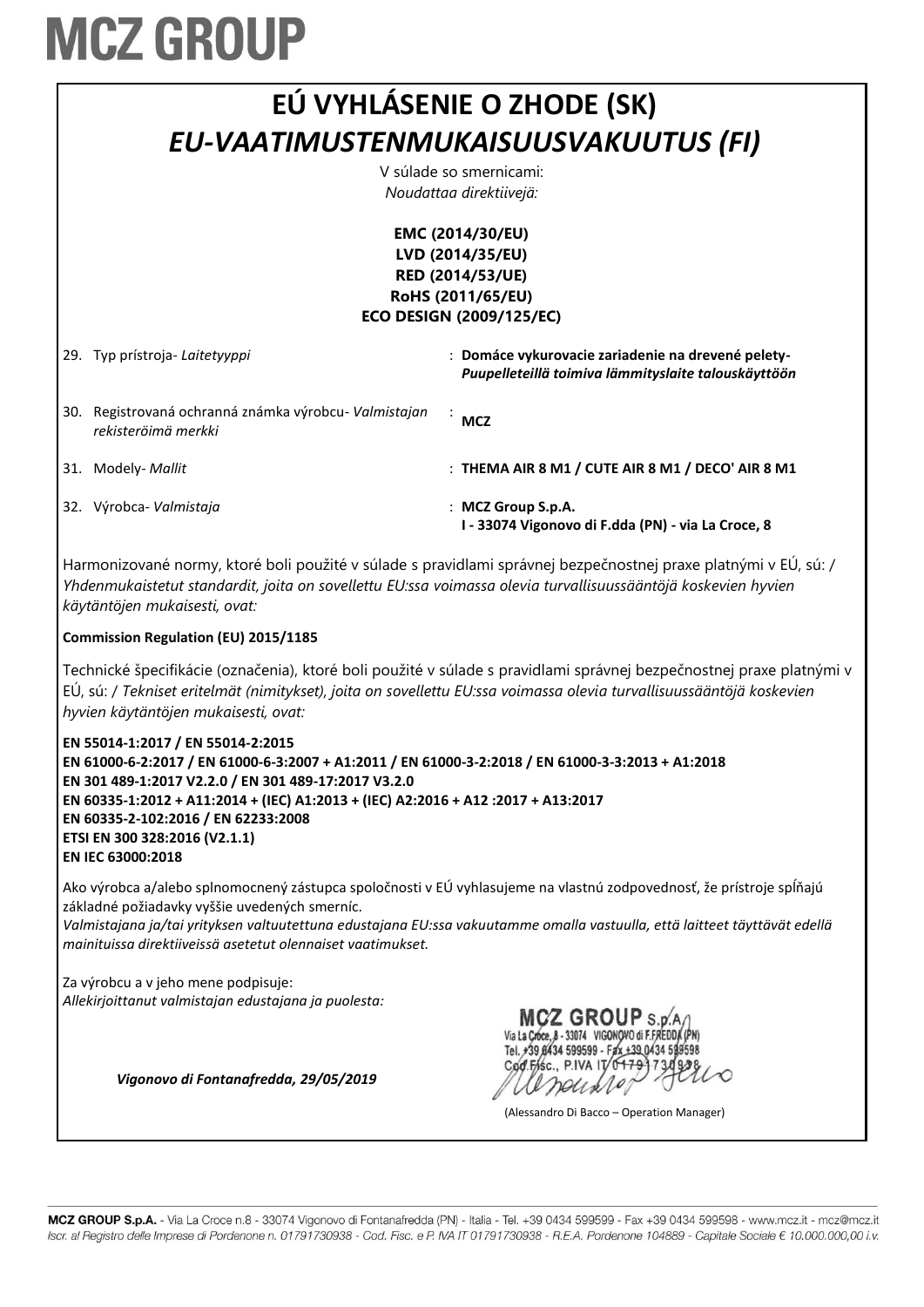|                                                                                                                  |                                                                                                                                                                                                                                                                                                                                                                                 | EL VASTAVUSDEKLARATSIOON (EE)<br>ES ATBILSTĪBAS DEKLARĀCIJA (LT)<br>In accordo con le direttive:<br>Saskaņā ar direktīvām:                                                                                                                        |  |
|------------------------------------------------------------------------------------------------------------------|---------------------------------------------------------------------------------------------------------------------------------------------------------------------------------------------------------------------------------------------------------------------------------------------------------------------------------------------------------------------------------|---------------------------------------------------------------------------------------------------------------------------------------------------------------------------------------------------------------------------------------------------|--|
| EMC (2014/30/EU)<br>LVD (2014/35/EU)<br>RED (2014/53/UE)<br>RoHS (2011/65/EU)<br><b>ECO DESIGN (2009/125/EC)</b> |                                                                                                                                                                                                                                                                                                                                                                                 |                                                                                                                                                                                                                                                   |  |
|                                                                                                                  | 33. Seadme tüüp- lerīces tips                                                                                                                                                                                                                                                                                                                                                   | : Puitpelletitel töötav kodune kütteseade- Mājas apkures<br>iekārta, kas darbināma ar koksnes granulām                                                                                                                                            |  |
|                                                                                                                  | 34. Tootja registreeritud kaubamärk- Ražotāja reģistrēta<br>preču zīme                                                                                                                                                                                                                                                                                                          | <b>MCZ</b>                                                                                                                                                                                                                                        |  |
|                                                                                                                  | 35. Mudelid- Modeļi                                                                                                                                                                                                                                                                                                                                                             | : THEMA AIR 8 M1 / CUTE AIR 8 M1 / DECO' AIR 8 M1                                                                                                                                                                                                 |  |
|                                                                                                                  | 36. Tootja-Ražotājs                                                                                                                                                                                                                                                                                                                                                             | : MCZ Group S.p.A.<br>I - 33074 Vigonovo di F.dda (PN) - via La Croce, 8                                                                                                                                                                          |  |
|                                                                                                                  | Harmoneeritud standardid, mida on kohaldatud kooskõlas EL-is kehtivate heade ohutusreeglitega, on: / Saskaņotie<br>standarti, kas piemēroti saskaņā ar ES spēkā esošajiem labas prakses noteikumiem, ir šādi:                                                                                                                                                                   |                                                                                                                                                                                                                                                   |  |
|                                                                                                                  | <b>Commission Regulation (EU) 2015/1185</b>                                                                                                                                                                                                                                                                                                                                     |                                                                                                                                                                                                                                                   |  |
|                                                                                                                  |                                                                                                                                                                                                                                                                                                                                                                                 |                                                                                                                                                                                                                                                   |  |
| šādi:                                                                                                            |                                                                                                                                                                                                                                                                                                                                                                                 | Tehnilised spetsifikatsioonid (tähistused), mida on kohaldatud kooskõlas EL-is kehtivate heade ohutusreeglitega, on:<br>/ Tehniskās specifikācijas (apzīmējumi), kas piemēroti saskaņā ar ES spēkā esošajiem labas prakses noteikumiem, ir        |  |
|                                                                                                                  | EN 55014-1:2017 / EN 55014-2:2015<br>EN 61000-6-2:2017 / EN 61000-6-3:2007 + A1:2011 / EN 61000-3-2:2018 / EN 61000-3-3:2013 + A1:2018<br>EN 301 489-1:2017 V2.2.0 / EN 301 489-17:2017 V3.2.0<br>EN 60335-1:2012 + A11:2014 + (IEC) A1:2013 + (IEC) A2:2016 + A12:2017 + A13:2017<br>EN 60335-2-102:2016 / EN 62233:2008<br>ETSI EN 300 328:2016 (V2.1.1)<br>EN IEC 63000:2018 |                                                                                                                                                                                                                                                   |  |
|                                                                                                                  | direktiivides sätestatud olulistele nõuetele.<br>direktīvu pamatprasībām.                                                                                                                                                                                                                                                                                                       | Tootjana ja/või ettevõtte volitatud esindajana EL-is kinnitate te omal vastutusel, et seadmed vastavad eelnimetatud<br>Kā ražotājs un/vai uzņēmuma pilnvarotais pārstāvis ES, mēs ar visu atbildību paziņojam, ka ierīces atbilst iepriekš minēto |  |

(Alessandro Di Bacco – Operation Manager)

*Vigonovo di Fontanafredda, 29/05/2019*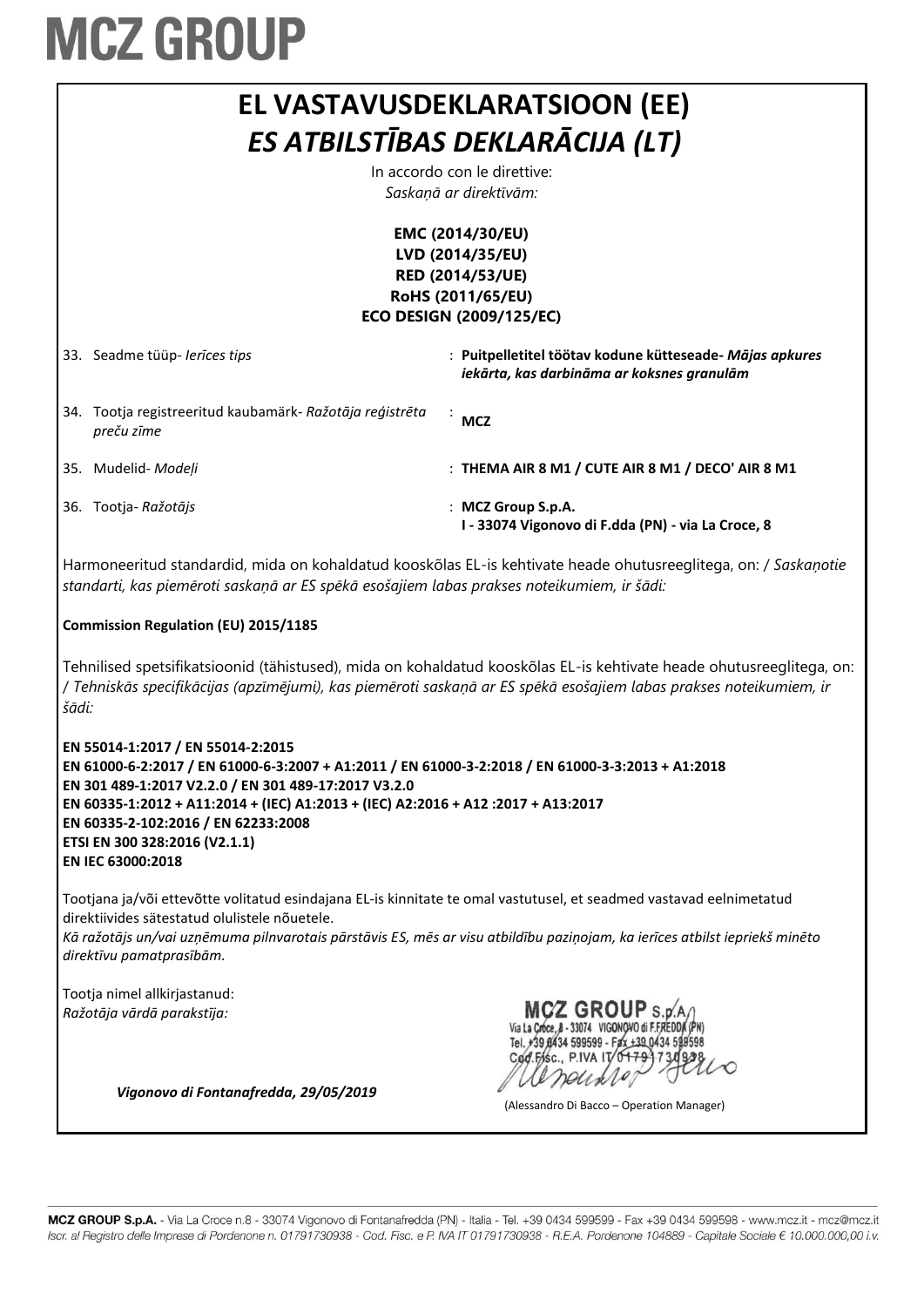#### **ES ATITIKTIES DEKLARACIJA (LT)** *EU-MEGFELELŐSÉGI NYILATKOZAT (HU)*

Pagal direktyvas: *Az alábbi irányelvekkel összhangban:*

#### **EMC (2014/30/EU) LVD (2014/35/EU) RED (2014/53/UE) RoHS (2011/65/EU) ECO DESIGN (2009/125/EC)**

37. Prietaiso tipas- *A berendezés típusa* : **Medienos granulėmis maitinamas namų šildymo prietaisas-***Fapellettel működő háztartási fűtőberendezés* 38. Gamintojo registruotas ženklas- *A gyártó bejelentett márkaneve* : **MCZ** 39. Modeliai- *Modellek* : **THEMA AIR 8 M1 / CUTE AIR 8 M1 / DECO' AIR 8 M1** 40. Gamintojas- *Gyártó* : **MCZ Group S.p.A. I - 33074 Vigonovo di F.dda (PN) - via La Croce, 8**

Darnieji standartai, taikyti pagal ES taikomas geros praktikos su sauga susijusias taisykles: / *Az EU területén hatályban lévő helyes szakmai gyakorlat szerint alkalmazott harmonizált szabványok a következők:*

#### **Commission Regulation (EU) 2015/1185**

Techninės specifikacijos (ženklinimai), taikyti pagal ES taikomas geros praktikos su sauga susijusias taisykles: / *Az EU területén hatályban lévő helyes szakmai gyakorlat szerint alkalmazott műszaki specifikációk (megnevezések) a következők:*

**EN 55014-1:2017 / EN 55014-2:2015 EN 61000-6-2:2017 / EN 61000-6-3:2007 + A1:2011 / EN 61000-3-2:2018 / EN 61000-3-3:2013 + A1:2018 EN 301 489-1:2017 V2.2.0 / EN 301 489-17:2017 V3.2.0 EN 60335-1:2012 + A11:2014 + (IEC) A1:2013 + (IEC) A2:2016 + A12 :2017 + A13:2017 EN 60335-2-102:2016 / EN 62233:2008 ETSI EN 300 328:2016 (V2.1.1) EN IEC 63000:2018**

Gamintojas ir (arba) bendrovės įgaliotas atstovas ES prisiimdamas atsakomybę patvirtinta, kad įrenginiai atitinka esminius pirmiau minėtose direktyvose numatytus reikalavimus.

*Mint gyártó és/vagy az EU területén működő vállalatának meghatalmazott képviselője felelősségem tudatában kijelentem, hogy a berendezések megfelelnek a fentiekben felsorolt irányelvek alapvető előírásainak.*

Pasirašyta gamintojo vardu ir už jį: *A gyártó nevében aláírta:*

*Vigonovo di Fontanafredda, 29/05/2019*

**MCZ GROUP S.p.A** Via La Croce, 8 - 33074 VIGONOVO di F.FREDDA (PN) Tel. +39 8434 599599 - Fax +39 0434 598598 Cod.Fisc., P.IVA IT/0479

(Alessandro Di Bacco – Operation Manager)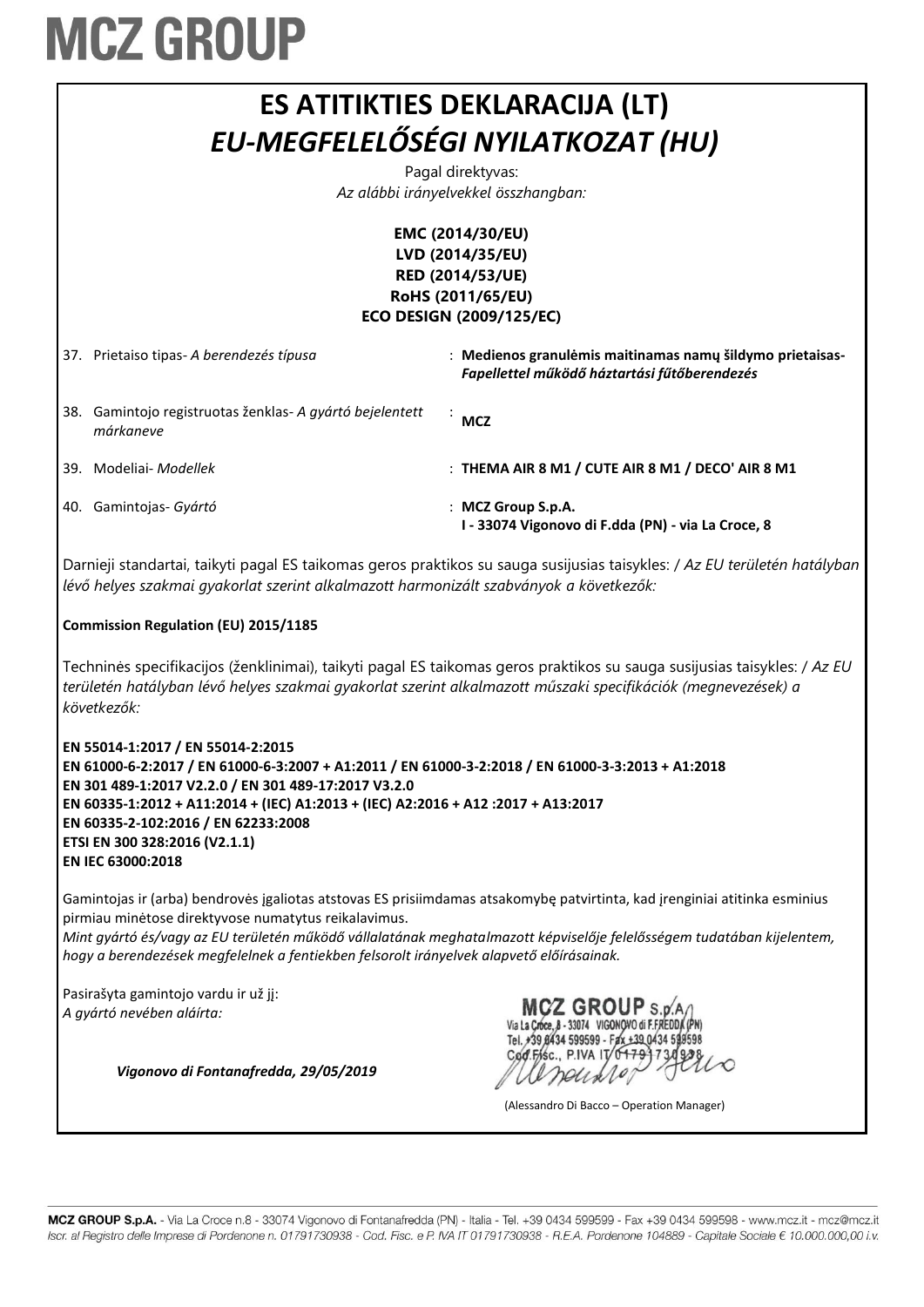

vigoare în UE sunt: / *Гарманізаваныя стандарты, якія прымяняюцца ў адпаведнасці з правіламі належнай практыкі бяспекі, якія дзейнічаюць у ЕС, - гэта:*

#### **Commission Regulation (EU) 2015/1185**

Specificațiile tehnice (denumirile) care au fost aplicate în conformitate cu regulile de bune practici în materie de siguranță în vigoare în UE sunt: / *Тэхнічныя ўмовы (абазначэнні), якія прымяняюцца ў адпаведнасці з правіламі належнай практыкі бяспекі, якія дзейнічаюць у ЕС, - гэта:*

**EN 55014-1:2017 / EN 55014-2:2015 EN 61000-6-2:2017 / EN 61000-6-3:2007 + A1:2011 / EN 61000-3-2:2018 / EN 61000-3-3:2013 + A1:2018 EN 301 489-1:2017 V2.2.0 / EN 301 489-17:2017 V3.2.0 EN 60335-1:2012 + A11:2014 + (IEC) A1:2013 + (IEC) A2:2016 + A12 :2017 + A13:2017 EN 60335-2-102:2016 / EN 62233:2008 ETSI EN 300 328:2016 (V2.1.1) EN IEC 63000:2018**

În calitate de producător și/sau reprezentant autorizat al societății în cadrul UE, declarăm pe proprie răspundere că aparatele sunt în conformitate cu cerințele esențiale prevăzute de Directivele menționate mai sus. *У якасцi вытворцы і/або ўпаўнаважанага прадстаўніка кампаніі на тэрыторыі ЕС, мы заяўляем пад сваю адказнасць, што прыборы адпавядаюць асноўным патрабаванням вышэйзгаданых Дырэктыў.*

Semnat în numele și pentru producător de către: *Падпісана за вытворцу і ад яго імя:*

*Vigonovo di Fontanafredda, 29/05/2019*

MCZ GROUP S.p.A. Via La Croce, 8 - 33074 VIGONOVO di F.FREDDA Tel. +39 8434 599599 - Fax +39 0434 599598 Cod.Fisc., P.IVA IT/04

(Alessandro Di Bacco – Operation Manager)